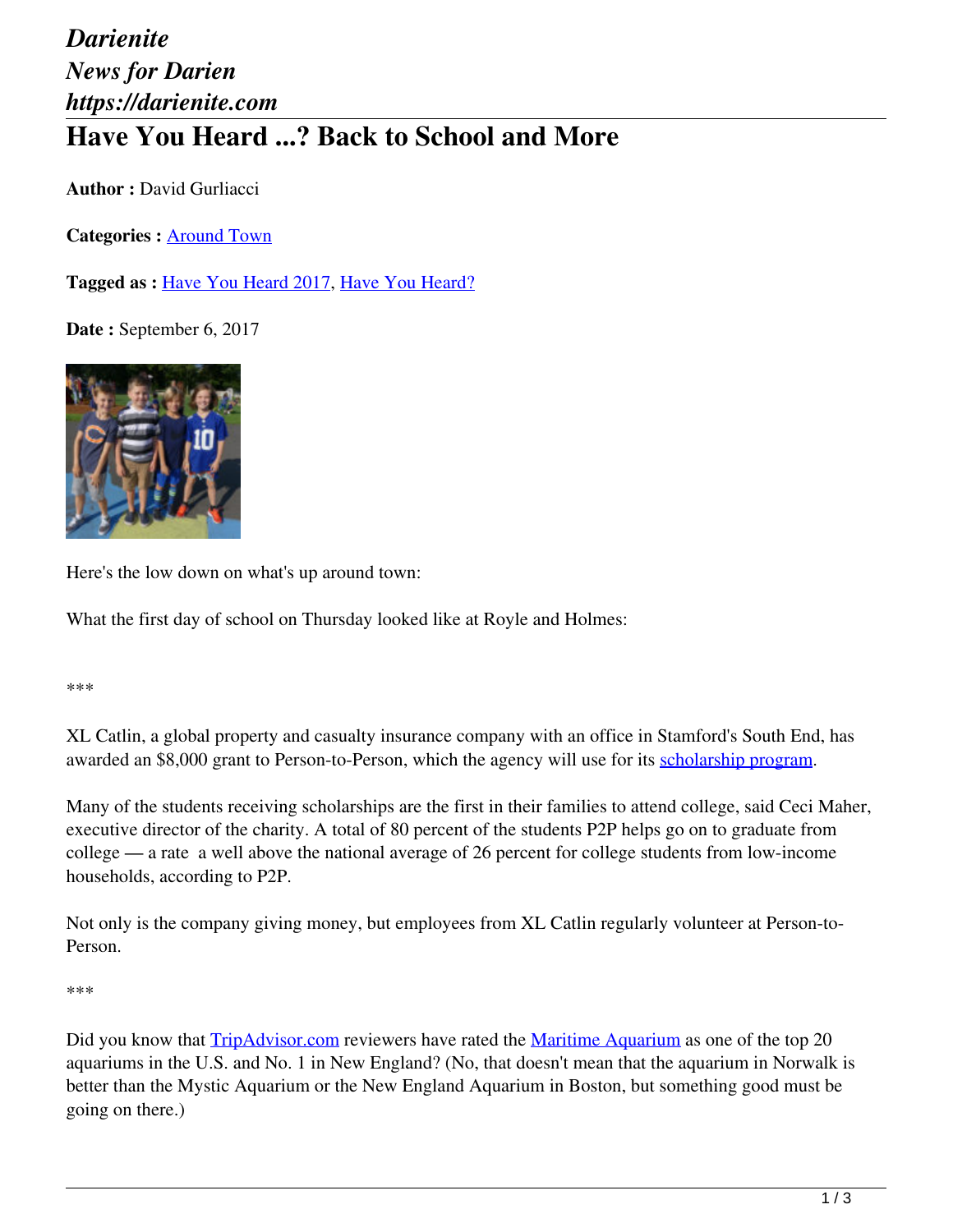\*\*\*

Face it: If you bought eclipse glasses, you're not going to find an opportunity to use them again (unless you're the object of Carly Simon's scorn, taking a flight in your jet up to Nova Scotia), so why not recycle them? Somebody else could have some fun with them, too.

"Astronomers Without Borders is hosting an eclipse glasses donation program," according to the Darien Library emailed newsletter. "They'll send your glasses to schools in South America and Asia for their eclipses in 2019. The eclipse glasses are only certified as safe to use for three years, so they won't be useful for the next U.S. total solar eclipse in 2024."

You won't remember where you put those glasses seven years from now, and they won't be safe. Give 'em up.

Bring your eclipse glasses to Darien Library's front desk between Wednesday, Sept. 6 and Wednesday, Sept. 13. The library will handle mailing them to the organization.

\*\*\*

Join State Rep. Terrie Wood and invited guests from AARP's Fraud Watch Network for a presentation on the "Con Artists' Playbook" at the Senior Center from 12:30 to 1:30 p.m., Monday, Sept. 18.

Wood will also explain major acts affecting seniors that passed during the 2017 legislative session. For more information, call 860-240-8700 or email Terrie.Wood@housegop.ct.gov.

\*\*\*

On Tuesday, Sept. 19, New Canaan–Darien & Rowayton Magazine will present The 2nd Annual Darien's Best Bartender Contest, in the town's scenic Grove Street Plaza from 5:30 to 7:30 p.m.

Local mixologists will design signature cocktails and entertain attendees, who will have the opportunity to sample drinks prepared with select ingredients and vote for their favorites. The cocktail with the most votes will be featured (along with photos of guests and competitors) in the November/December issue of New Canaan-Darien & Rowayton magazine, which is sponsoring the event.

The event will also have live music and seasonal light bites prepared by chefs from a variety of local restaurants, including The Waters Edge at Giovanni's, Center Street Public House, Darien Butcher Shop, Jimmy's Southside Tavern, Estia's Back Porch Cafe, Fjord Fish Market, Rory's Restaurant and The Melting Pot.